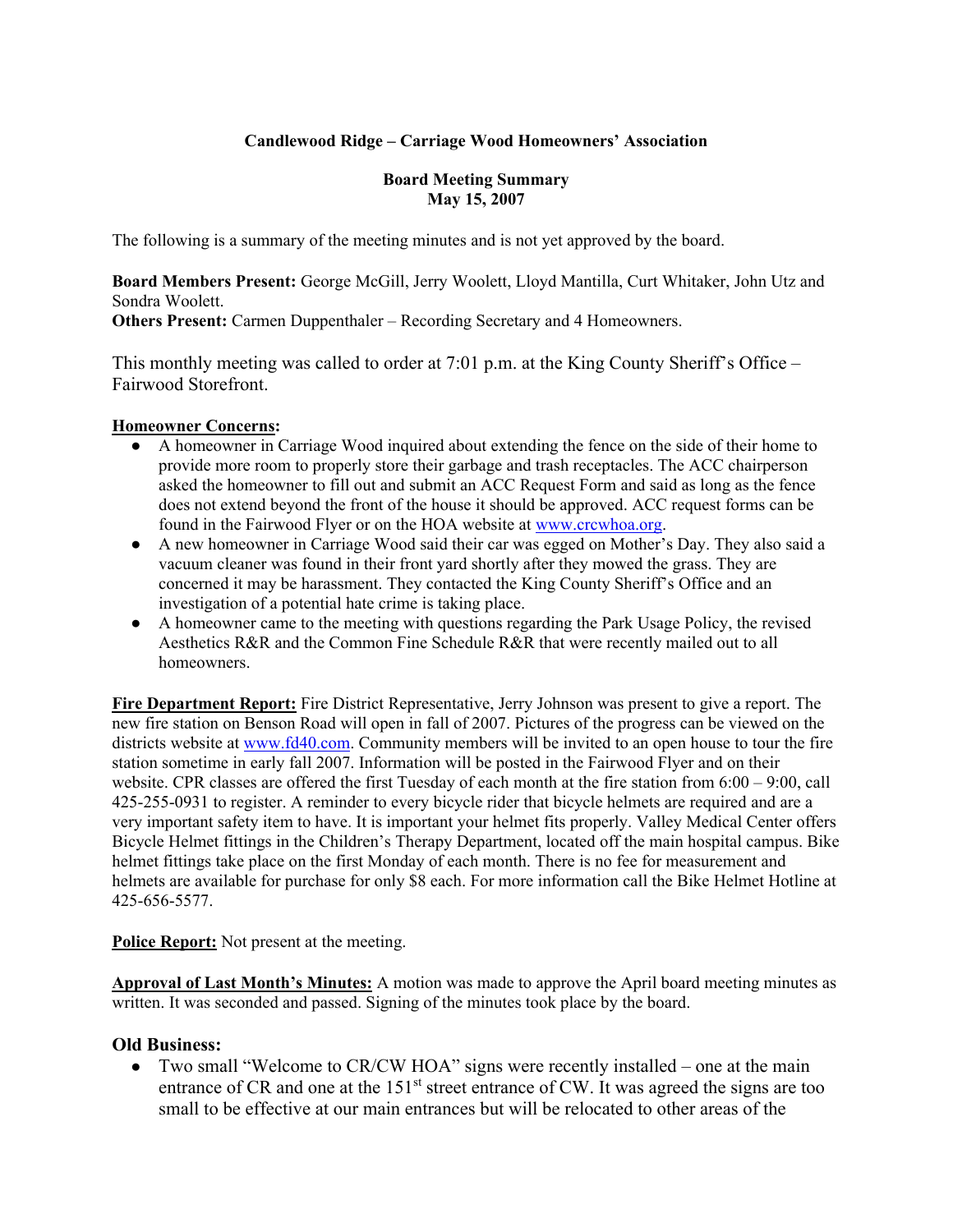neighborhood. Materials for a larger sign were reviewed and discussed. A motion was made to order 2 larger signs, posts and concrete, not to exceed \$100 per sign. The board passed the motion.

• The board continues to research fees associated with having a reserves analysis done, as well as, moving HOA reserves to an online bank for higher returns.

# **New Business:**

- The HOA board approved \$10,000 for Sheriff Patrol in this year's budget to help decrease crime and vandalism and plans to hire an officer to begin random patrolling in the CR and CW neighborhoods. A Memorandum of Understanding (MOU) between the HOA and Fairwood Branch of the King County Sheriff's Office has been written. A motion was made to approve the MOU as written. The board passed the motion and the HOA President signed it.
- A new City of Fairwood Incorporation Group has formed. Several board members attended a recent public meeting. A recap of the meeting was given. The board is remaining neutral at this time.
- Mark your calendar and plan to attend the **CR/CW Summer Picnic**. Join your neighbors on Saturday, August 11<sup>th</sup> from Noon to 4:00 pm for an afternoon of fun activities. Contact Joelle Hinterberger at 425-765-5469 or via email at treasurer@crcwhoa.org if interested in helping to organize this fun family event!

## **Common Areas Report:**

- Canber (our landscape maintenance company) agreed to plant bushes along the western border of the new playground area in CR Park, to act as a barrier to the steep banks going down toward the creek.
- Canber completed re-barking the borders of our common areas.
	- The county continues to work on the sidewalks of the two eastern most entrances of CW and the main entrance of CR to install wheelchair ramps. In the process, grass and water pipes with sprinkler heads have been removed. Progress is being monitored.
	- The board continues to carry on a dialogue with the county concerning repairs/replacement of the fence around the retention pond located along SE 184<sup>th</sup> St. in CW. They are aware the HOA would prefer to have a new fence installed and consider the lack of fence a safety hazard. They still haven't decided what they will do or how they will pay for it. The county would prefer to just remove the fence but are not sure it would meet county safety regulations. They have sought at least one bid to replace the fence. It is apparent the actual work will not begin for an extended period of time. Homeowners whose yards adjourn the retention pond may want to consider putting up their own fences.
	- An Eagle Scout, who is a resident of our HOA, has indicated a desire to make the creek flowing through Candlewood Ridge Park his Eagle project. As part of that project he would clean out the manmade trash from the creek and post wetland signs. He has been asked to contact the Critical Area Ordinance at the King County Department of Development and Environmental Services before proceeding with this project.
	- The City of Seattle had one large tree and several smaller trees cut down along the west side of the pipeline right-of-way to prevent the trees from falling and damaging power lines.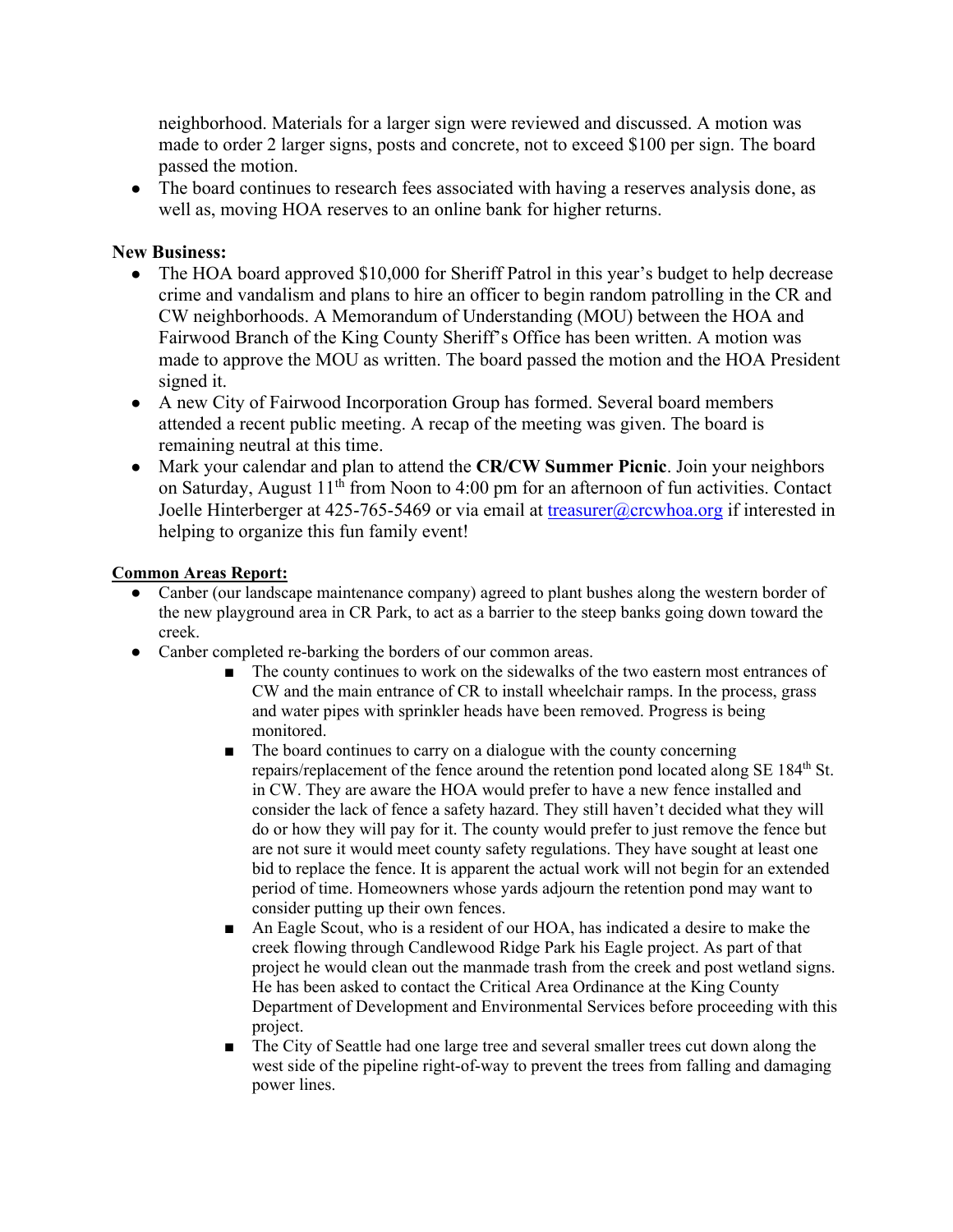**Architectural Report:** 16 new ACC applications were received since last months meeting as follows:

- 2 Fences
- 6 House Painting
- 2 Roofs
- 3 Windows
- 1 Shed
- 2 Decks/Patios

A homeowner in the process of re-landscaping their front yard asked about planting some Box Wood type plants along a patio to act as a barrier from the street. It was said as long as there is space between the plants and it does not grow into a solid hedge it would be fine.

A new CR/CW HOA Architectural Control Request Form is now available for homeowner use on our website at www.crcwhoa.org. All architectural Control Request Forms need to be signed and submitted by mailing to the HOA address at P.O. Box 58397, Renton, WA, 98058. Email request forms will not be processed.

As a reminder, it is the homeowner's responsibility, not the contractor, to insure an ACC request signed by the homeowner is submitted and approval received prior to commencing external home improvement projects. A \$100 fine can be imposed for not following this procedure. The ACC has up to 30 days to respond to an ACC request but tries to respond much sooner. It is recommended that if a response to an ACC request has not been received within two weeks, the homeowner contact the ACC Chairperson via email at **architecture** (a) crcwhoa.org or by leaving a voice message at 425-227-4227. ACC request forms can be found in the Fairwood Flyer or on the HOA website at www.crcwhoa.org.

**Complaints Negotiations Report:** Since last meeting, 22 new complaints were received that included:

- 13 Yard Maintenance
- 7 House Maintenance
- 1 Mailbox Stand in need of repair
- 1 Animal

5 complaints were closed prior to HOA action. 26 additional complaints are pending and are in the complaints process.

As a reminder, all complaints must be received in writing and signed by the author. Your name, address and phone number must be included on the written complaint so the HOA can notify you that the issue is being addressed. You may then mail your complaint to the HOA address at P.O. Box 58397, Renton, WA, 98058. The HOA will keep confidential, to the full extent of the law, all personal information that is submitted, including the complainant's name. Complaint forms can also be found on the HOA website at www.crcwhoa.org.

**Legal and Insurance Report:** A letter has been drafted to send out to homeowners that border CW Park about property lines and not encroaching on HOA common area property. Letters to be mailed soon.

**Treasurer's Report:** The April Budget Comparison and Capital Improvement Fund reports were presented and briefly discussed. It was said the HOA is in good shape financially and just the usual expenses for the month occurred. A bill for the capital expenses that occurred in our parks, for the new play equipment, has been paid.

# **Committee Reports:**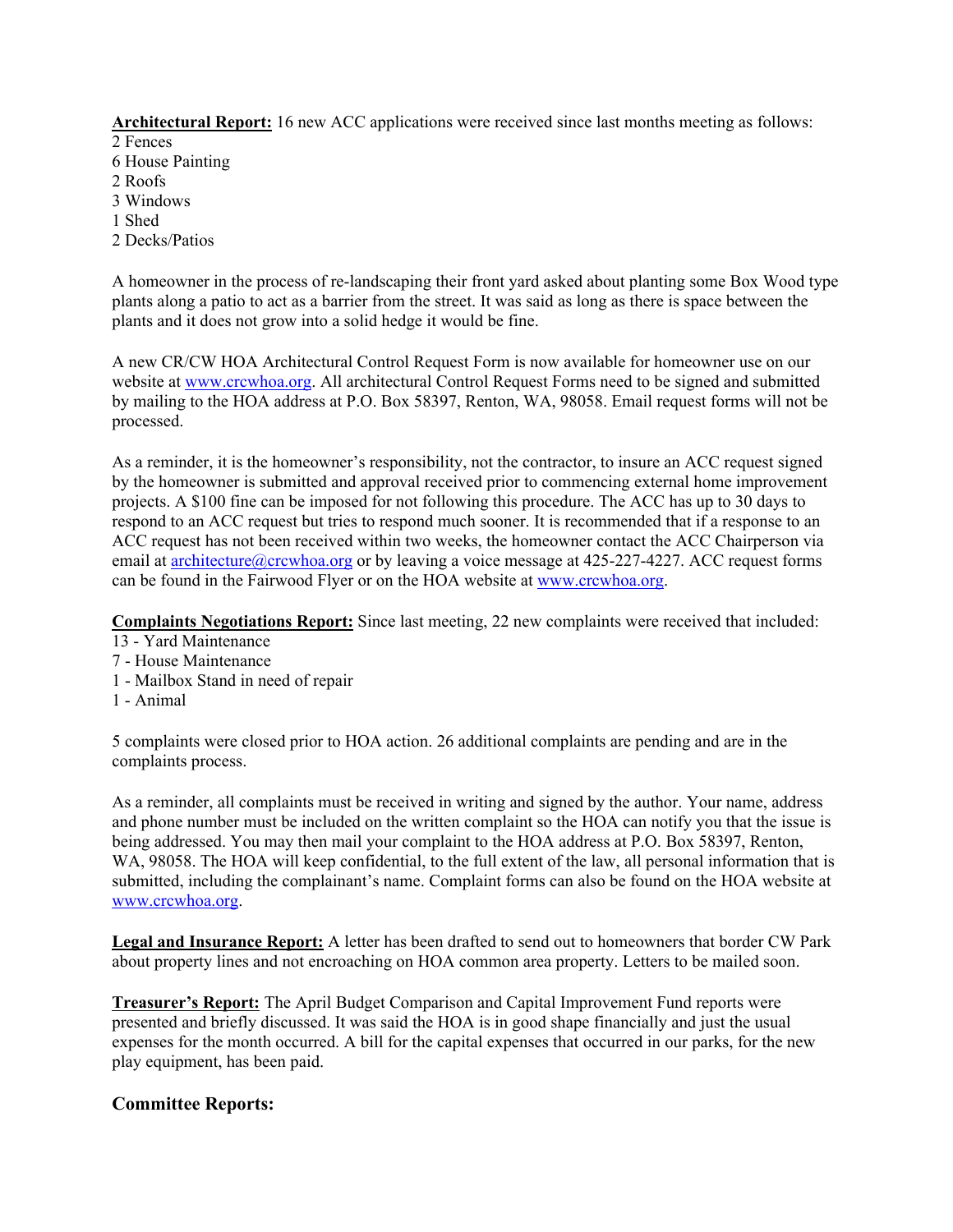#### **Rules & Regulation (R&R) Committee –**

- The Park Usage Policy, Revised Aesthetics R&R and Common Fine Schedule R&R were submitted via mail to the homeowners for their review and comments. Several comments have been received and were reviewed at the meeting.
- The Bylaw Amendment and Leasing/Rental of Homes R&R were provided to the HOA attorney for his review and recommendations. That review has been completed and his comments have been incorporated. These documents are now considered ready to be submitted to the homeowners for their review and comment period. A motion was made to send the Bylaw Amendment document with Proxy Ballot Form by mail to the homeowners. The board passed the motion. A motion was made to send the Leasing/Rental of Homes  $R\&R$  in a separate mailing to homeowners for their review & comments. The board passed the motion.
- King County Road Maintenance officials were contacted to determine who is responsible for repairing sidewalks adjacent to homeowner properties. They indicated the cause of the damage determines who is responsible. King County wants to be notified of tripping hazards caused by raised or buckled sidewalk panels by calling the 24 hour Roads Helpline at 206-296-8100. If such things as homeowner tree roots caused the damaged, the homeowner may be asked to repair the sidewalk or pay for repairs performed by the County. They are currently giving priority to installing wheelchair ramps at intersections along Petrovitsky Road.

### **Park Usage Committee** – No report this month.

**Capital Improvement Committee** – Sitelines has completed the planned playground projects in Candlewood Ridge and Carriage Wood Parks. A discussion took place regarding the new Sky Runner in CR Park. Apparently, some children are climbing up and sitting on top of the Sky Runner, which is not what the toy is designed for. Parents are advised to supervise and encourage children to properly use the play equipment in our parks for their own safety.

**The Welcoming Committee** – If you are new to the neighborhood and would like an HOA information packet, call the HOA phone number at (425) 227-4227 and leave a voice message or send an email request to  $info@crcwhoa.org$ .

**Block Watch Committee** – If you are interested in resurrecting this important committee please contact the HOA. Volunteers for block watch captains are needed. (425) 227-4227. You can also call the King County Sheriff's Office Fairwood location at (206) 296-3846 to get information on setting up a Block Watch Program.

**Special Topics:** Visit our NEW Website and contact the HOA via Email at: Web - www.crcwhoa.org Email – info@crcwhoa.org

A motion was made to adjourn the meeting at 9:09 p.m.

#### **Next Board Meetings:**

- June 19, 2007
- July 17, 2007
- August 21, 2007

Meetings are usually held at **7:00 p.m.** at the Sheriff's Office, Albertson's Shopping Center. All Homeowners are welcome to attend. (425) 227-4227